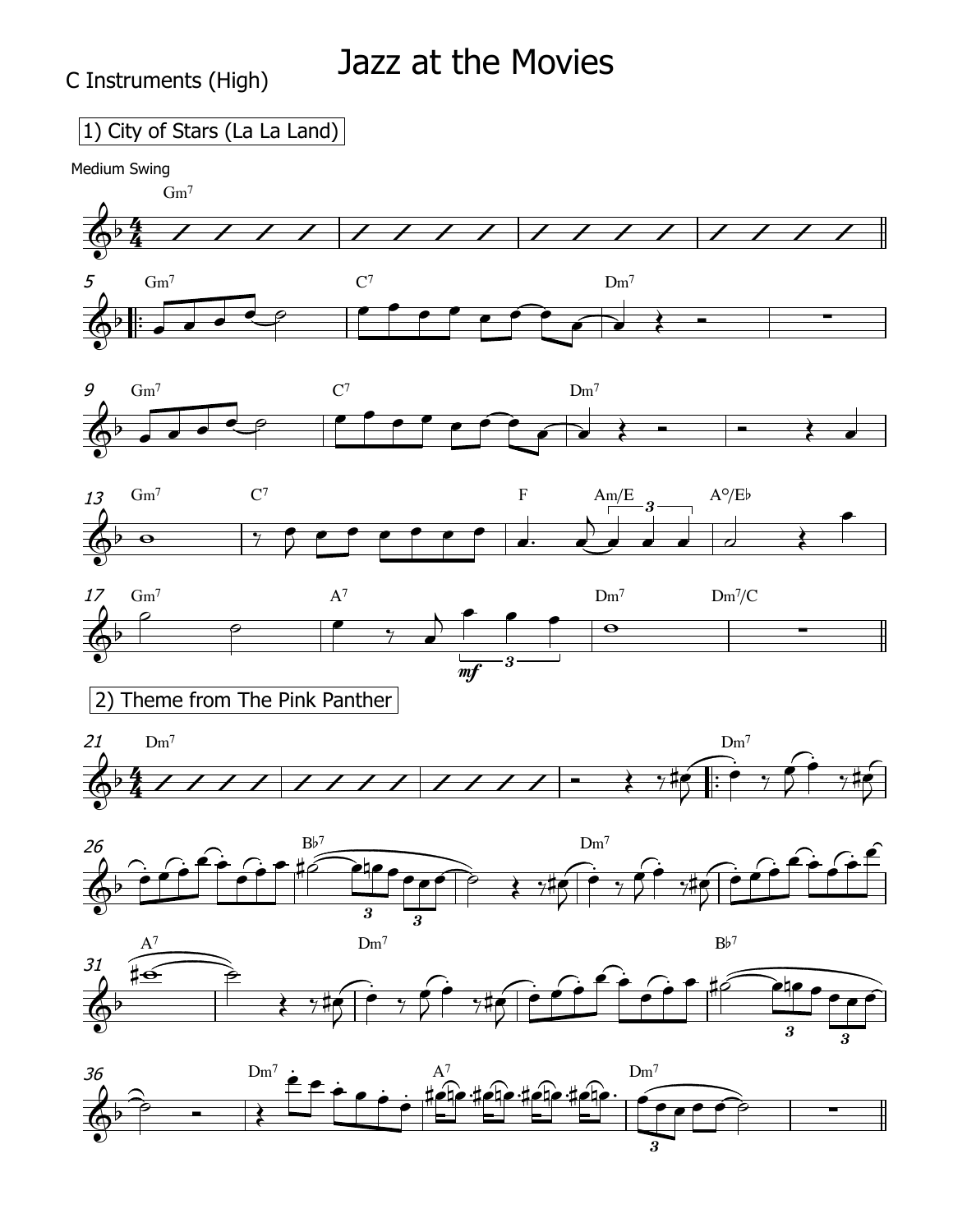C Instruments (High)



 $\overline{2}$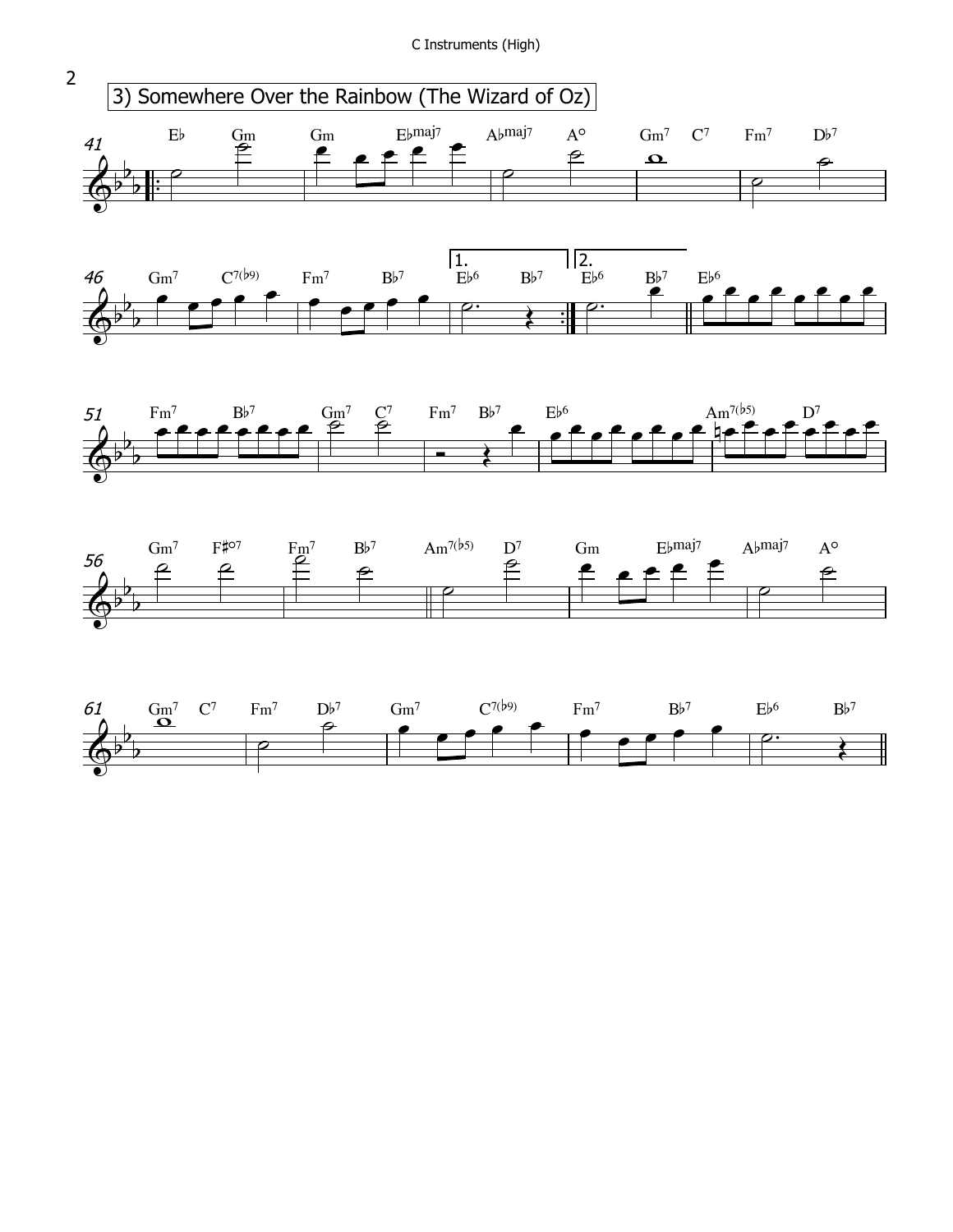